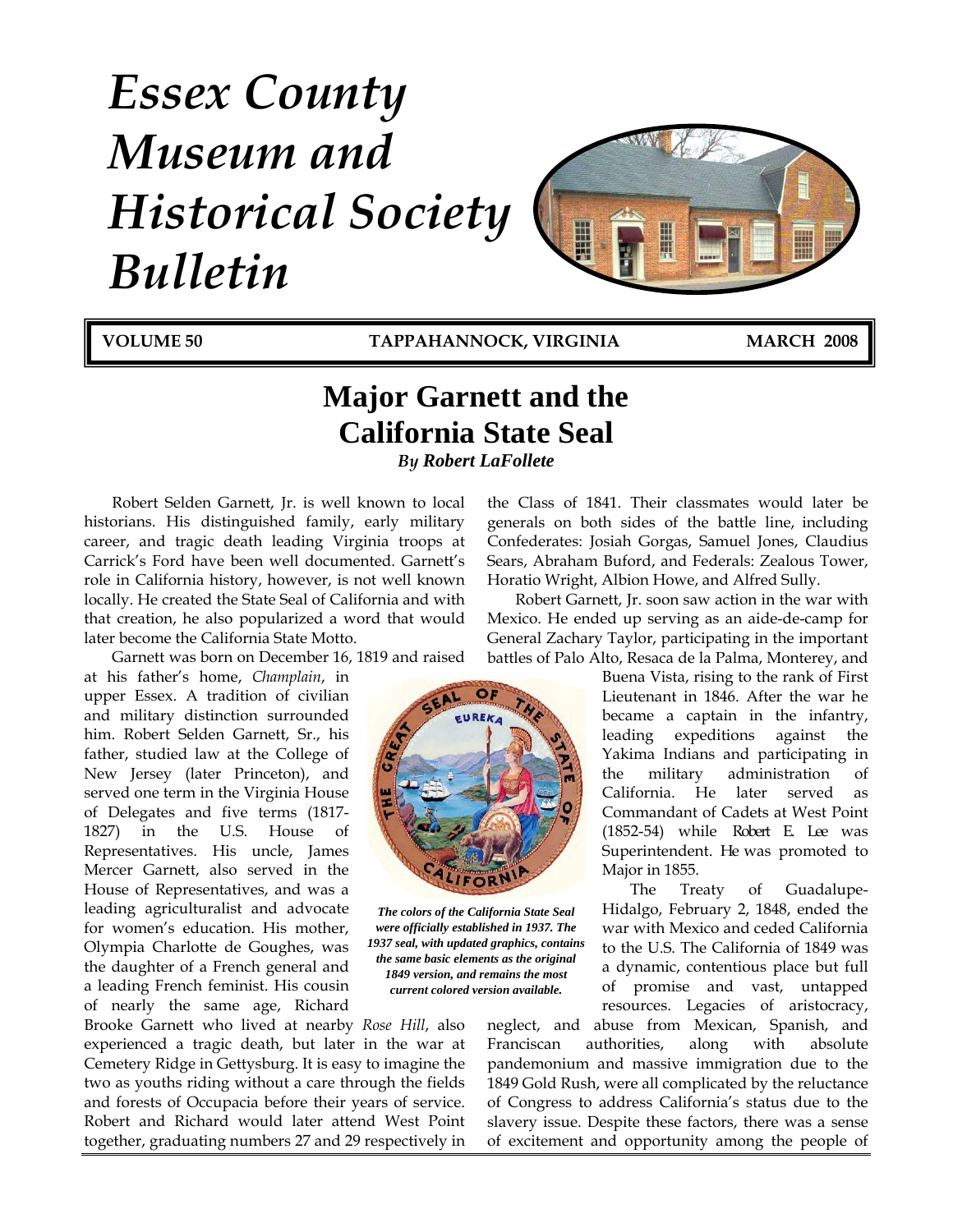California. The military governors, Colonel Richard B. Mason and later General Bennett Riley, desiring the creation of stronger ties to the U.S. rather than Mexico, supported and encouraged California's rapid drive to statehood. Forty-eight delegates were elected to attend the Monterey Constitutional Convention in September

> California adopted the constitution, Peter Burnett of Sacramento was elected as civilian governor, and the military administration of California was transferred on December 20, 1849. All this was done without authorization from Congress. The Compromise of 1850 was finally reached in Congress and California became the 31st state on September 9, 1850



*Major Garnett's California State Seal was presented at the Monterey Constitutional Convention in October of 1849. The colors of the California State Seal were not officially established until 1937.* 

without ever being a territory.

Caleb Lyon, a convention clerk, presented Major Garnett's State Seal at the Monterey Constitutional Convention.

The explanation accompanying the seal, as read to the convention on October 2, 1849, is as follows:

"Around the bevel of the ring are represented thirty-one stars being the number of states of which the union will consist upon the admission of California. The foreground figure represents the Goddess Minerva having sprung full grown from the brain of Jupiter. She is introduced as a type of the political birth of the

State of California without having gone through the probation of a Territory. At her feet crouches a grizzly bear feeding upon clusters from a grape vine emblematic of the peculiar characteristics of the country. A miner is engaged in a rocker and bowl at his side, illustrating the golden wealth of the Sacramento upon whose waters are seen shipping typical of commercial greatness and the Snow-clad peaks of the Sierra Nevada make up the background while above is the Greek motto 'Eureka' (I have found it) applying either to the principle involved in the admission of the State, or the success of the miner at work."

An amendment to the design was adopted on October 11, 1849, adding the words, "The Great Seal of the State of California". The word *Eureka* is a famous exclamation attributed to Archimedes. He reportedly used it after suddenly making a scientific discovery. It basically means, "I have found it!" Garnett's use helped popularize the word in California folklore. It was made the official California State Motto in 1963.

At the outbreak of the Civil War, Garnett resigned his commission in the U.S. Army to fight for his native state. He was commissioned a Brigadier General in the Confederate Army on June 6, 1861 and assigned the defense of northwest Virginia (now the state of West Virginia). Despite valiant efforts, his vastly outnumbered command was forced into a retreat. On July 13, 1861 he led a small detachment to Carrick's Ford on the Cheat River to stall the advance of Federal troops while the bulk of his force escaped. He was killed while bravely leading his men, becoming the first general to be killed in the war. His former West Point roommate, Major John Love, was the first Union officer to come to his side.

### **References**

American Council of Learned Societies, 1928-1936. *Dictionary of American Biography,* Base Set. Harrower, Anita, Gordon Harrower, & Robert LaFollette. (2002). *Essex County Virginia, Historic Homes*. Learn California.org ([www.learncalifornia.org](http://www.learncalifornia.org/)), *State Seal of California*.

Mitchell, Col. Joseph B. USA (Ret.). *History of the Confederate Medal of Honor and of Richard Brooke Garnett, Brigadier General, C.S.A, and Essex Native. Essex County Historical Society Newsletter, Volume 27, November 1985*.

Slaughter, James B. (Third Printing, 1998). *Settlers, Southerners, Americans: The History of Essex County, Virginia 1608-298*.

Starr, Kevin. (2005). *California, A History*.

**Robert LaFollete** lives with his wife, daughter, and two black labs in the metropolis of Tappahannock. He worked for the defense department for nearly 20 years as an Engineer and is currently teaching at Essex High School. His hobbies are gardening, outdoor sports and Virginia history. He is the co-author, along with Anita and Gordon Harrower, of the book *Essex County Virginia: Historic Homes*. We wish to thank him for this intriguing article highlighting a little-known connection between the east, here in Essex County, and the west coast of the US during the developing statehood of our country. We look forward to continuing contributions from Robert in future Bulletins.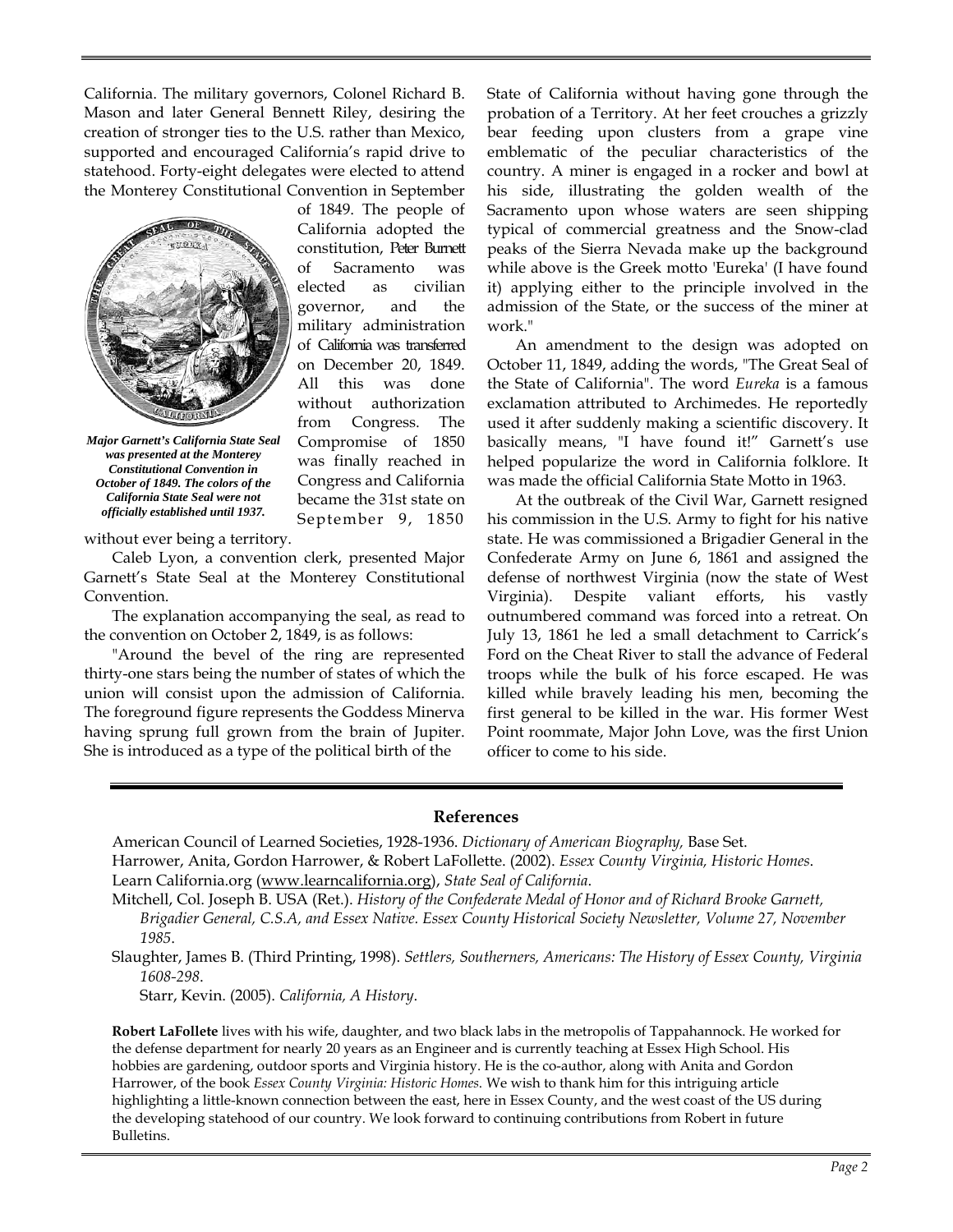# *Recent Acquisitions*

Essex County Museum and Historical Society is fortunate to be the recipient of two new and important artifacts: a miniature gold-encased portrait on ivory of Dr. Thomas Branch Willson Gray (1784-1818) and a silk-on-silk needlework picture created by his wife, Lucy Yates Wellford Gray (1781-1860). Dr. Gray practiced medicine in Tappahannock from 1807 until his death at age 34. After his death Mrs. Gray started the Tappahannock Female Seminary in her home on Prince Street, which she operated for over forty years, from 1818 until her death in 1860. Lucy Gray and "Mrs. Gray's School" came to be respected and cherished names in the community. The oval portrait of Dr. Gray was painted about 1805 by one of the foremost American portrait miniature painters of the time, Benjamin Trott of Philadelphia. Trott was an associate of Gilbert Stuart of George Washington portrait fame, who called Trott "the best and closest of my imitators." Other Trott miniature portraits can be found in the collections of the Yale University Art Gallery and the Metropolitan Museum of Art in New York. The stunning portrait of Dr. Gray is a treasure of American painting in its own right. Mrs. Gray's beautifully executed needlework picture measures 18 by 24 inches and represents "The Descent from the Cross" by Rubens. At her seminary, Mrs. Gray taught ornamental needle work, painting and embroidery. These skills were considered important elements in the education of young ladies the time.

These wonderful art works with their Tappahannock association promise to be the shining focus of an exhibit on the Grays, and other people and events of Antebellum Tappahannock and Essex. Sincere thanks to our members who spearheaded the fundraising initiative, and to all those who contributed so generously to make the acquisition of these priceless items a reality. We welcome additional donations to help defray the costs of conservation of the needlework picture and for the construction of a special case to exhibit the Gray artifacts. Please contact David Jett, Curator, at the Museum, 804-443-6490, or mail donations to ECMHS, POB 404, Tappahannock, VA 22560.

# *Quilts, Coverlets and Textiles*

While ornamental needle work and embroidery have always been art forms in and of themselves, they, along with appliquéd fabric, bits of ribbon, thread, and yarn were also incorporated in the design of bed coverlets or quilts. A quilt

is made by sandwiching a layer of insulating padding between two pieces of fabric, the whole held together by a network of stitching. In the early days, all of the stitching was done by hand and could take years to complete, depending on the skill and artistry of the crafter and the intricacy of the pattern. In many instances, a quilt would be crafted by several people, possibly additional family members, or friends and neighbors. These hand-made works of art, from primitive design to display quality, have become heirlooms for many families over the generations, some very fragile, others still a usable piece of family art and history. Once crafted as a necessity of life, today's creations are as apt to be made by hobbyists as diehard quilters, all of whom now have the choice between hand stitching and the advantage of state-of-the art mechanical sewing technologies, or the combination thereof.

Check the *Upcoming Events* on the back page for the date and time of the opening reception for our exhibit, "Homespun Treasures: Quilts,

Coverlets and Textiles", currently on display in the museum. Wonderful examples of simple to intricate styles of this art form will take you back in time. Bess Haile will demonstrate the art of spinning and quilters Patricia Wright and Trudy Koch will be on hand to answer questions about quilting. You may even be tempted to try a little quilting yourself. Refreshments will be served and admission is free.

*The Baltimore Album style quilt (above) was often given by ladies of the church to Methodist preachers moving west to serve new congregations. Courtesy of Anita Harrower.* 

**Editor's Note:** *While enjoying the new exhibit in the Museum, we encourage our visitors to shop the ECMHS Gift Shop for lots of interesting books, such as Essex County Virginia, Historic Homes and Settlers, Southerners, Americans, references for Major Garnett article. Give the gift of Essex County history to family and friends, or add these handsome hard bound editions to your own collection. And look for many other quality items, jewelry, pewter ware, games, and historic toys. There is something for everyone and every age.*